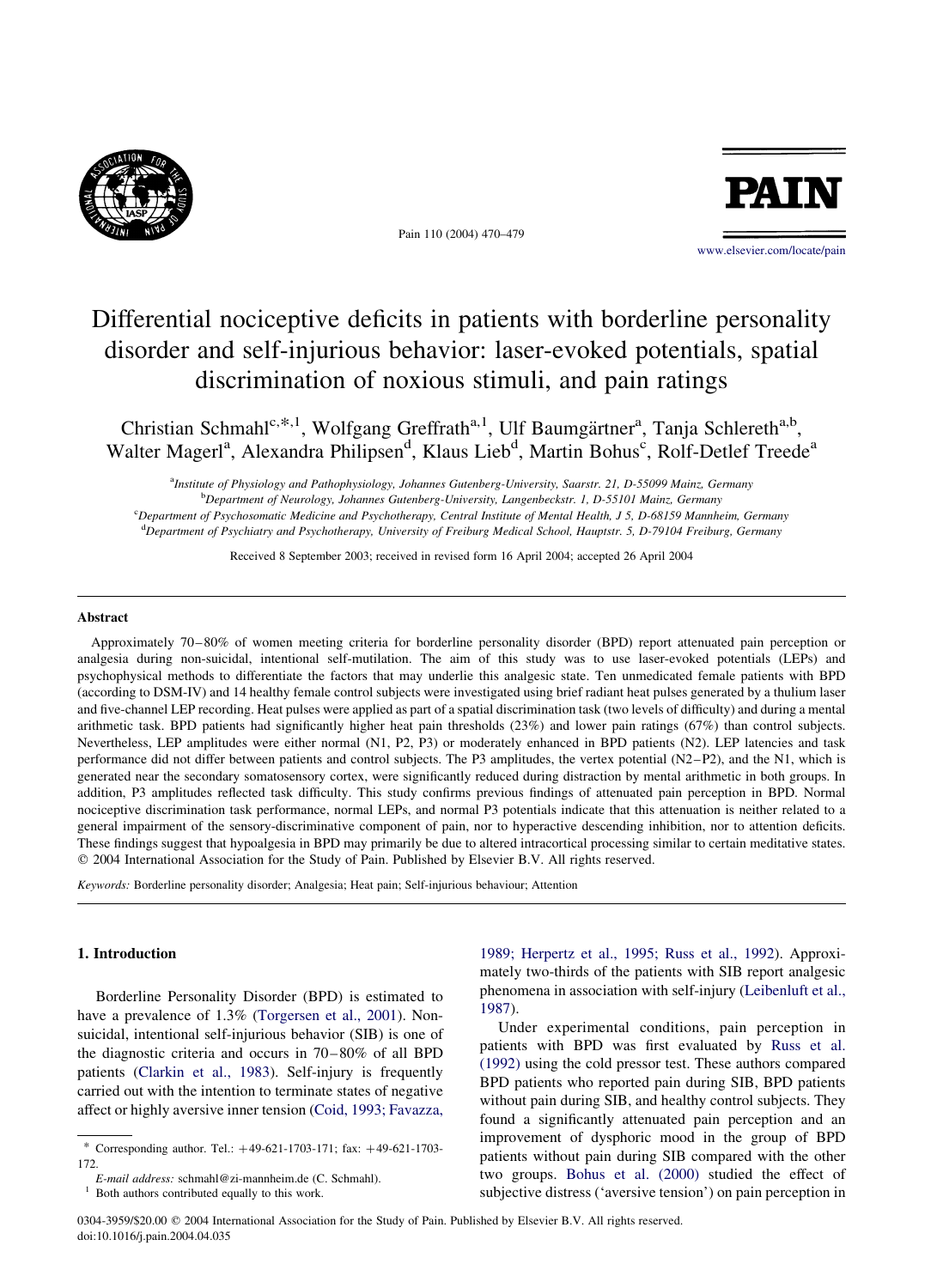BPD patients with subjective analgesia during SIB and reported a significantly reduced pain perception in BPD patients under non-stress conditions, and even greater reductions were found under stress.

So far, investigations of pain perception in BPD patients have only made use of pain rating data, which necessarily are subjective. Laser-evoked brain potentials (LEPs) are an objective method that has proven to be sensitive to document reduced pain sensitivity due to lesions of the peripheral or central nervous system as well as in the context of descending inhibition and nerve blocks ([Treede](#page--1-0) [et al., 2003](#page--1-0)). The first LEP component N1 is a small negative potential in temporal leads which is probably generated in the vicinity of the secondary somatosensory cortex (Frot and Mauguière, 2003; Lenz et al., 2000; Tarkka [and Treede, 1993; Valeriani et al., 1996\)](#page--1-0). N1 is followed by the late vertex potential components, N2 and P2, which are at least partly generated in the anterior cingulate cortex (ACC) [\(Lenz et al., 1998; Tarkka and Treede, 1993;](#page--1-0) [Valeriani et al., 1996\)](#page--1-0). In appropriate tasks, the LEP vertex potential is followed by an endogenous P3 potential, which reflects selective attention to task-relevant stimuli. The P3 potential of the LEP has a peak latency of about 600 ms due to the slow conduction velocity of the afferents involved ([Kanda et al., 1996; Siedenberg and Treede, 1996\)](#page--1-0).

Hypotheses to be tested in this study were: (1) pain ratings during laser stimulation are lower in BPD patients compared to healthy control subjects; (2) amplitudes of LEPs in BPD patients are smaller than those of control subjects; (3) these differences can be explained by differences in sensory-discriminative capabilities and/or differences in attention. To test the influence of attentional factors, BPD patients and healthy control subjects underwent LEP recordings in two paradigms: a spatial discrimination paradigm for laser-evoked pain (focused attention; [Schlereth et al., 2001\)](#page--1-0) and a distraction paradigm using a mental arithmetic task (divided attention).

#### 2. Methods and materials

#### 2.1. Subjects

All patients participated in a dialectical behaviour therapy (DBT) program for the treatment of BPD ([Linehan](#page--1-0) [et al., 1991\)](#page--1-0). Patients were eligible if they were female, between 18 and 50 years of age and met DSM-IV criteria for BPD according to the appropriate segment of the Structured Clinical Interview for DSM-IV Personality Disorders (SCID-II; [First et al., 1996](#page--1-0)) and the Diagnostic Interview for Borderlines—Revised Version (DIB-R; [Zanarini et al.,](#page--1-0) [1989](#page--1-0)). Axis-I comorbidity was assessed using the Structured Clinical Interview for axis I DSM-IV disorders-patient edition (SCID-I/P; [First et al., 1995](#page--1-0)). Exclusion criteria were lifetime diagnosis of schizophrenia, bipolar type I disorder, current substance abuse, major depression or

severe anorexia. All diagnostic data were assessed by clinically experienced interviewers with an inter-rater reliability of 0.82 for SCID-I, 0.85 for SCID-II and 0.92 for DIB-R.

Within a time-frame of 18 months, 39 patients with current self-injurious behaviour participated in the DBT program, 14 of whom were free of any medication for at least 4 weeks. Ten of those 14 patients reported complete or near complete analgesia during at least 70% of acts of SIB. These 10 patients were recruited into the current study. Ages ranged between 18 and 46 years (mean age  $\pm$  SD 29  $\pm$  9). Median frequency of self-injurious behaviours (cutting, burning, head-banging, etc.) was eight acts (range between 1 and 75 acts) within the preceding 4 weeks. Patients had no history of neurological disease. Eight patients fulfilled the DSM-IV lifetime-criteria for major depressive disorder or dysthymic disorder, five patients for anxiety disorders, four patients for eating disorders, and four patients reported lifetime substance related disorders.

A group of 14 female healthy volunteers (age 22–38, mean  $\pm$  SD, 26  $\pm$  4 years) served as control subjects. No healthy volunteer had a history of neurological or psychiatric disease. All subjects and patients gave written informed consent. The protocol was approved by the local ethics committee. Measurements were performed in a lightand noise-reduced, electromagnetically shielded chamber. The chamber temperature was kept at  $24 \degree C$ . The participants were awake and relaxed with eyes open in a reclining chair.

## 2.2. Laser radiant heat stimuli

Painful heat stimuli were generated by an infrared thulium-YAG laser (wavelength  $2.01 \mu m$ , duration  $3 \text{ ms}$ ) outside the chamber ([Spiegel et al., 2000\)](#page--1-0). The participants and experimenters wore protective goggles. The output energy was  $510 \text{ mJ}$  (26 mJ/mm<sup>2</sup>). The laser beam was transmitted via a glass fibre to a handpiece inside the chamber. Within the handpiece, a three lens telescope expanded the beam diameter to 5 mm, and a mirror, moveable in two planes, reflected the beam rectangularly onto the subject's skin. To avoid sensitization or receptor fatigue, the beam was moved after each stimulus by small adjustments of the mirror. A pilot laser indicated the area to be stimulated on the back of the hand. At the intensities used, this type of near infrared laser does not cause any burn injuries [\(Spiegel et al., 2000](#page--1-0)) and is a well-tolerated procedure for the assessment of nociceptive pathways ([Bromm and Lorenz, 1998; Bromm and Treede, 1991\)](#page--1-0).

#### 2.3. Quantitative sensory testing

Prior to LEP recording, the integrity of neural pathways was assessed by quantitative sensory testing within the hairy skin of the back of the hand. Twelve tests were condensed into three scores: (1) nociception score (pin-pricks, pulling